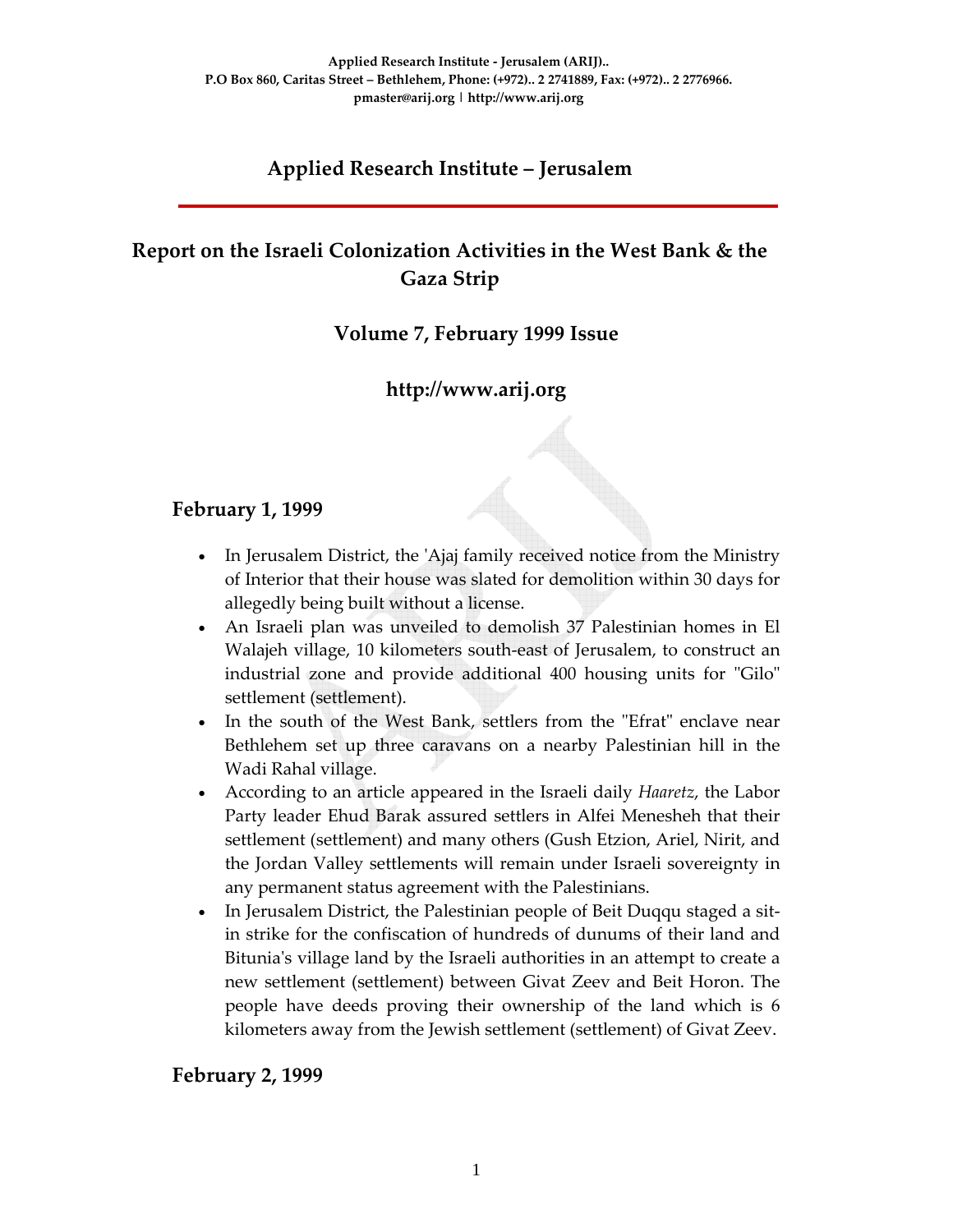- The Municipality of Jerusalem gave a demolition order to a Palestinian house in Shu'fat refugee camp.
- Shilo settlers vandalized 180 dunums planted with olive nurslings at Turmus ʹAyya village in Ramallah District.
- In Tulkarm District, Israeli surveyors started surveying land located to the south of Avnei Hefets settlement (settlement) which is constructed on confiscated land of two Palestinian villages of Kafr El Labad and Shoufa.
- In Bethlehem District, the residents of Wadi Rahal, west of Bethlehem, staged a sit‐in strike for the inevitable determination of Efrat settlers to bulldoze approximately 5,000 dunums in order to open a new by‐pass road linking their settlement (settlement) to Jewish settlements (settlements) in the east.

# **February 3, 1999**

- The Papal mission in Jerusalem lodged a strong protest to the Israeli Foreign Minister, following the confiscation by Efrat settlers of a plot of land owned by Artas Latin Church, south of Bethlehem.
- Israeli army cut down 500 olive and fig trees in Yatma village near Nablus to open a new settlement road.
- Elon-Moreh settlers uprooted 100 olive trees and leveled additional land for expanding their settlement (settlement) in Deir El Hatab village near Nablus.
- In Jericho District, the Israeli authorities demolished a barracks and a shed in El Khan El Ahmar area owned by Muhammad Melihat.

# **February 4, 1999**

- In Hebron District, the Israeli bulldozers demolished the house of Fayez Jaber in the Baqʹa Valley, east of Hebron city. Soldiers forced Fayez Jaber, 22, and members of his family out of their home near a road used by Jewish settlers. The Israeli authorities said the house had been built without proper authorization. The family has documents for their land dating back to the Ottoman period, and the British Mandate. This was the fourth time this family has had its home demolished. The first was in 1982, then 89, then 96, and now.
- In Beit Ummar village north of Hebron, a second house was demolished by Israeli military forces. The owner of the house had received a stop work order two months ago, but continued to build. The house is located in the area where a by‐pass road around El Arroub refugee camp is planned.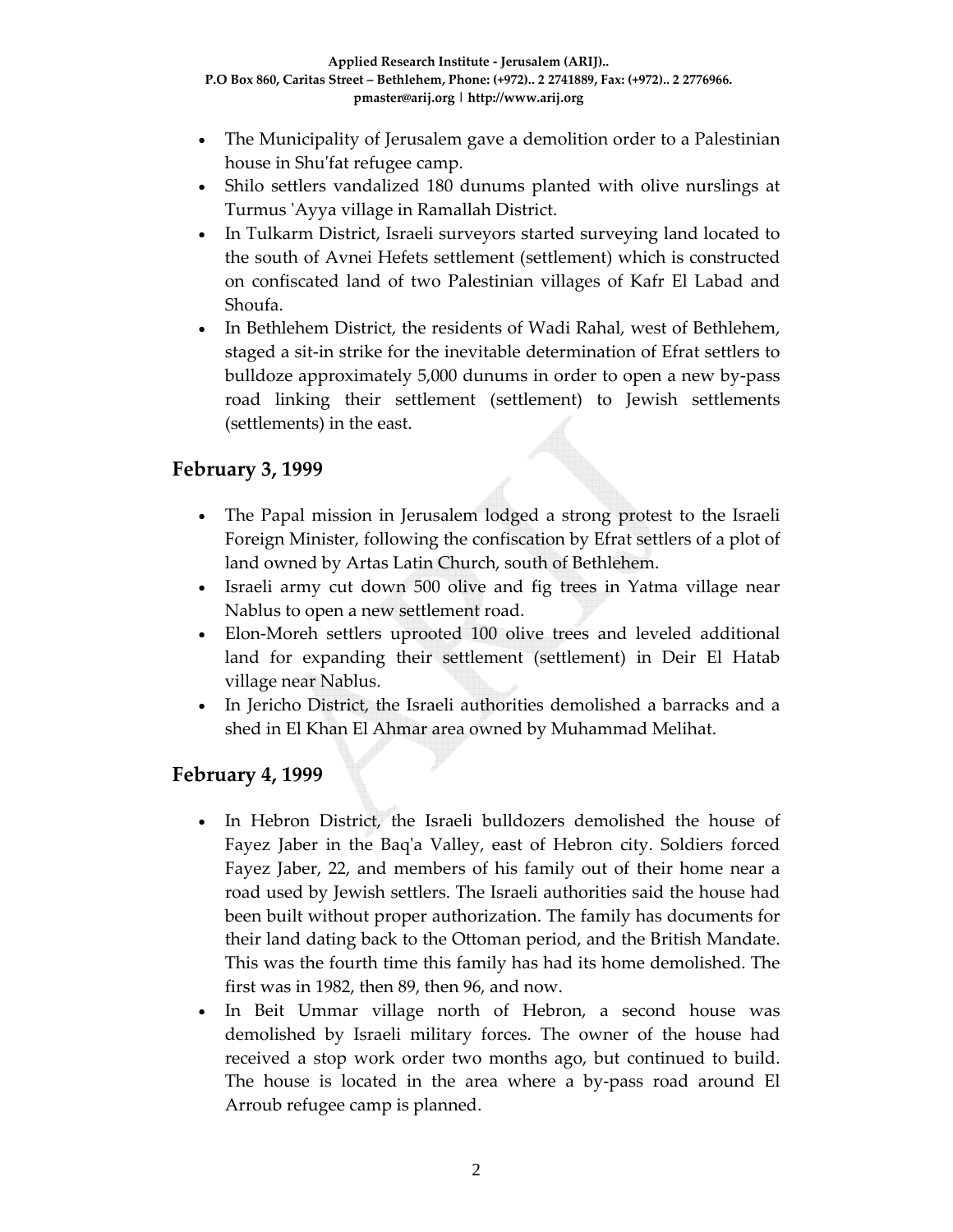• In Bethlehem District, the Israeli authorities issued a stop- work order to a clinic in Zaʹtara village in Area B under the pretext that the clinic is located near a planned by‐pass road.

# **February 5, 1999**

- A fourth Jewish family has occupied a Palestinian house in Ras Al‐ Amoud in East Jerusalem claiming that it is owned by Irving Moskowitz, the famous Jewish millionaire.
- The Palestinian landowners of Bethlehem strongly refuted an article appeared in the Israeli weekly *Yerosheleim* stating that an Israeli private company has completed the purchase of more than 1,000 dunums of land in an area located between Bethlehem and Jerusalem.
- Jewish settlers and Israeli army uprooted and confiscated 1,200 olive trees planted on 75 dunums at ʹAnin village near Nablus owned by Ahmed Milhem and Mahmoud Yasin.
- An article appeared in *Al‐Hayyat Al‐Jadeeda* daily stated that in a demographic war against Palestinian Jerusalemites, the Israeli Ministry of Interior is confiscating their Ids, and the National Insurance Corporation is denying their right to medication.
- A Jewish conference held in Jerusalem under the slogan "Building in the Jerusalem Corridor" reveals a new colonization plan to construct a city west of Jerusalem temporarily called "Beit Harim" or "the House of Mountainsʺ. It will be created in a race with time to Judaize Jerusalem and obliterate its Arab character prior to starting final status negotiations on the city.

# **February 6, 1999**

- The Palestinian residents of Khas village in Bethlehem organized a sitin protest against the confiscation by the Israeli authorities of real‐ estate property owned by the church, for the purpose of expanding nearby Jewish settlements (settlements).
- The Israeli daily *Kol Haʹir* reported that Jerusalem Mayor ordered that the demolition of "illegally built" Palestinian structures in East Jerusalem be stepped up.

# **February 7, 1999**

• Israeli soldiers gave a Palestinian farmer in the Yatta area south of Hebron an order not to go to his land near Ma'on settlement (settlement) again or they would seize all his 300 goats. He has the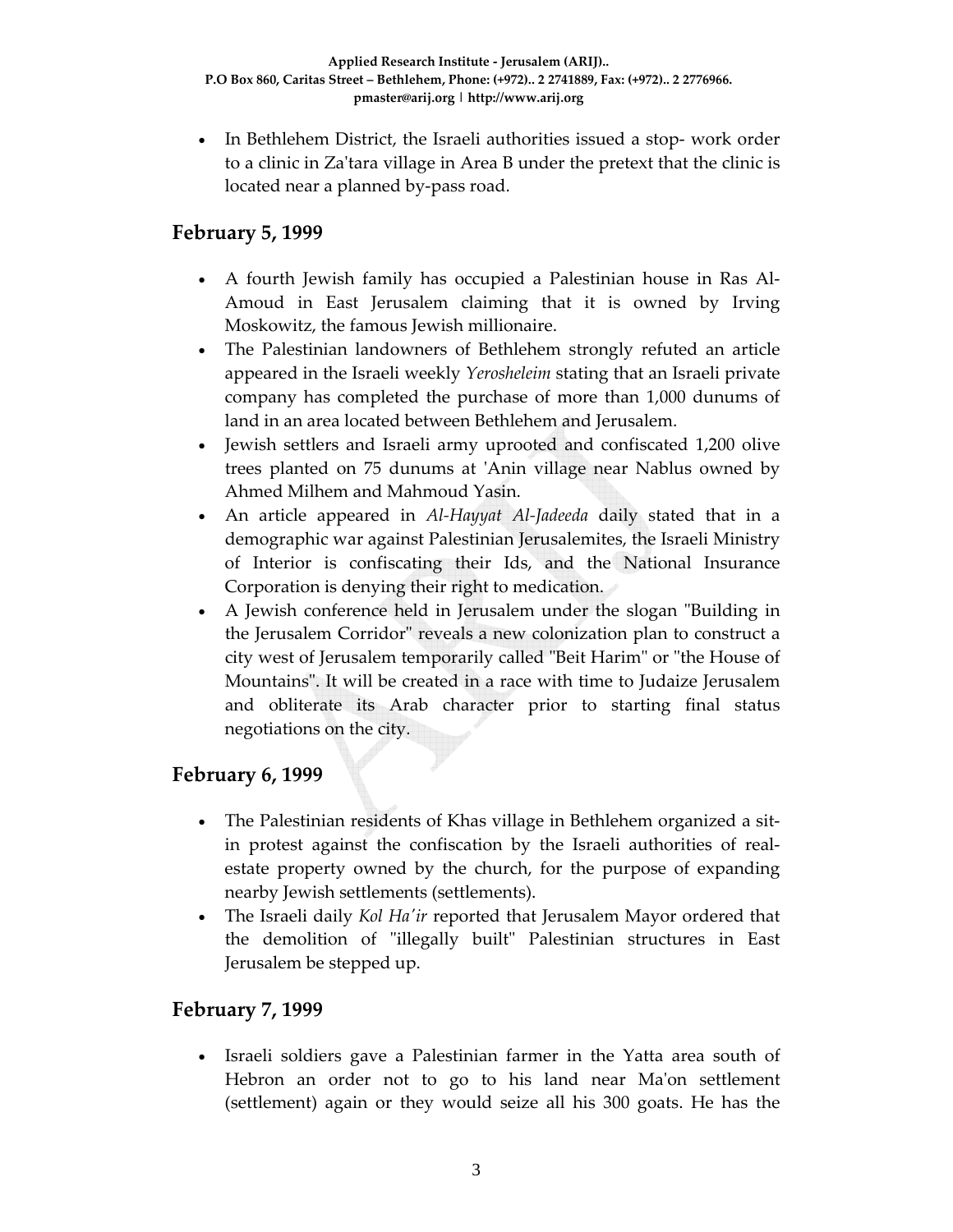Tabo (land deed) from the Ottoman times a century ago, but the soldiers claimed that the land is a closed "state land".

- According to 1998 Hebron Statistics released by Abdel Hadi Hantash of the Hebron Land Defense Committee,
	- 30,000 dunums of land were confiscated by the Israeli Civil Administration (CA), (the military offices administering the Occupied Territories)
	- 78 stop work orders were issued to Palestinians building homes,
	- 41 home demolition orders were issued to Palestinians,
	- 48 Palestinian homes were demolished,
	- 3 frames of Palestinian houses were demolished,
	- 6 cases of multiple tents burned,
	- 18 cases of homes being attacked (several homes in some cases) by Jewish settlers ,
	- 1 case of a burned Palestinian house,
	- 115 evacuation orders were given to Palestinians by the Israeli military forces to leave land, houses or both,
	- 6 cases of orders given to Palestinians to destroy terraces,
	- 9 cases of chemical destruction of Palestinian fields of wheat and other grains by settlers ,
	- 15 new roads were opened through or on Palestinian land by the Israeli military forces or settlers ,
	- 32 cases of Palestinian land being bulldozed by the Israeli military forces,
	- 16 cases of uprooted trees (in one ca, more than 200 trees, olives, grapes and figs, were uprooted in an area of more than 500 dunums) by settlers ,
	- 18 cases of Palestinian farmers being attacked in their fields by the Israeli military forces or settlers ,
	- 5 cases of Palestinian farmers being prevented from working their land by the Israeli military forces or settlers ,
	- 10 cases of Palestinian wheat, building materials, or other items being confiscated,
	- 2 cases of Palestinian goats being confiscated (50 were confiscated in one case),
	- 4 cases of Palestinian farmersʹ land being planted by settlers ,
	- 23 cases of Palestinians arrested for defending their land,
	- Plans to expand 4 quarries (under Israeli control) announced,
	- 5 cases of Palestinian or Israeli newspaper announcements by the CA to expand settlements (settlements) across the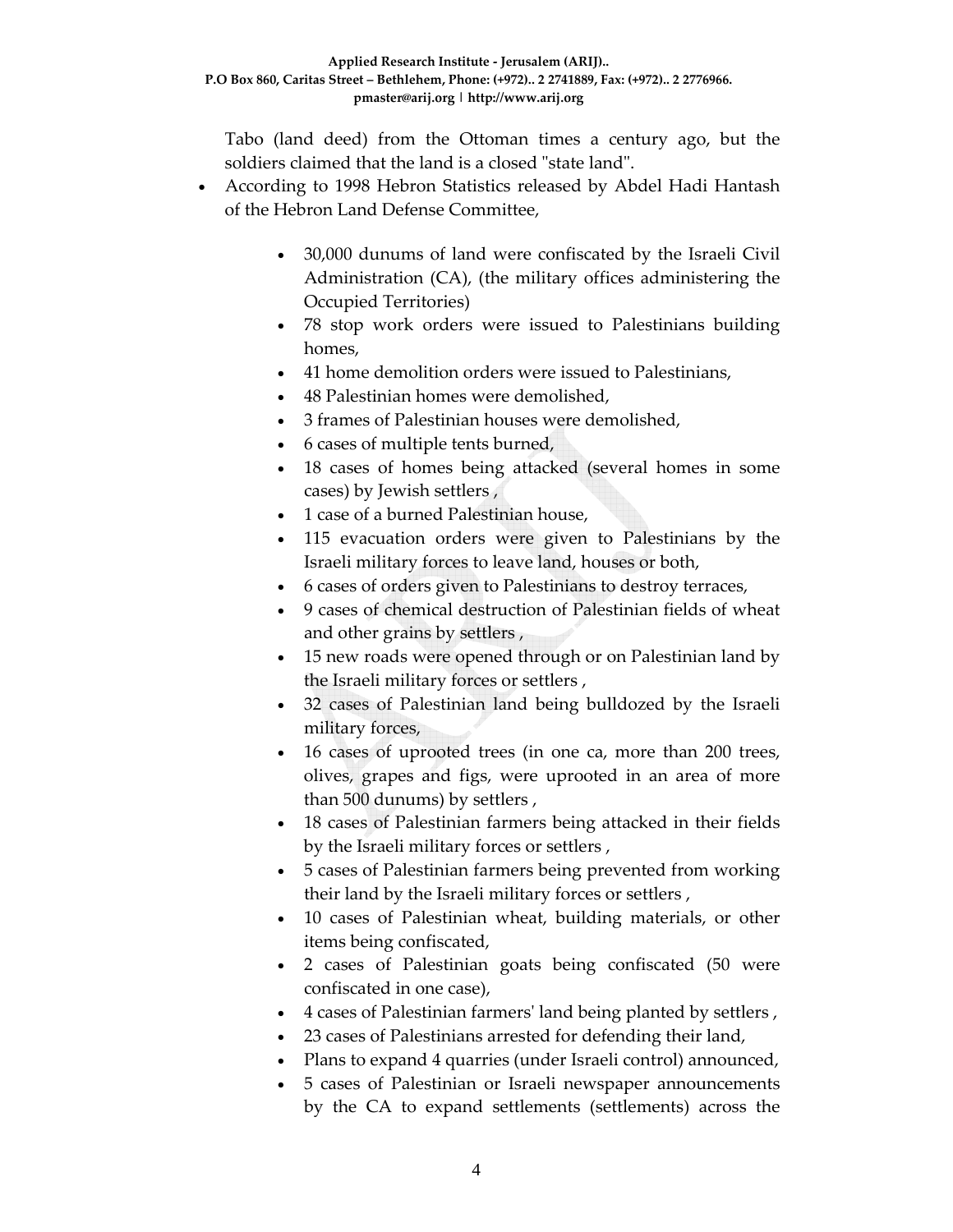ʹGreen‐ Lineʹ (the border between Israel and the Occupied Territories as set in 1967),

- 6 cases of settlement (settlement) expansion,
- 17 cases of settlers erecting new buildings (multiple buildings each case),
- 7 cases of settlers putting mobile homes on land ( multiple mobile homes each time),
- 6 cases of Palestinian land being surveyed by colonist,
- 2 cases of electric poles being destroyed in the city of Hebron by settlers.

#### **February 8, 1999**

- The settlers of Elon-Moreh near Nablus started opening a 3.5 km long road for which fertile meadows were confiscated from Deir El Hatab village, west of Nablus.
- The Israeli authorities dispatched notices to confiscate hundreds of dunums from Hizma and Jabaʹ, and notified 25 families of the Jahalin El Hathaqlin, and El Sarayʹa Bedouin clan to evacuate their land which is located between Mukhmas and Jabaʹ in order to enlarge and facilitate new by-pass roads leading to "Adam" settlement (settlement).
- The El Fakhir family, part of the Jahalin El Saray'a Bedouin clan, received a demolition order from the Israeli Civil Administration informing them that their eight modest homes and tents as well as seven small sheep and chicken pens must be destroyed. The homes of the 39 member family are located east of Jerusalem in a part of ʹAnata , on 25 dunums of land owned by a friend of the family. The land is currently classified under Israeli controlled Area C.
- Edna Sabarneh and her husband had received a demolition order for the new house that they are building. Her husband was also told by settlers that he could not prune his fruit trees on the familyʹs land outside of Beit Ummar village in Hebron.

# **February 9, 1999**

• Israeli bulldozers demolished a Palestinian house in Beit Hanina which lies to the north of Jerusalem, bringing the number of demolished Palestinian houses in Jerusalem area to four since the beginning of this year. The demolition was undertaken because the house had been built without a license on the family‐owned land which spans an area of 700 square meters. The residents of Beit Hanina were awakened by roaring bulldozers to see themselves besieged by a large force of Israeli soldiers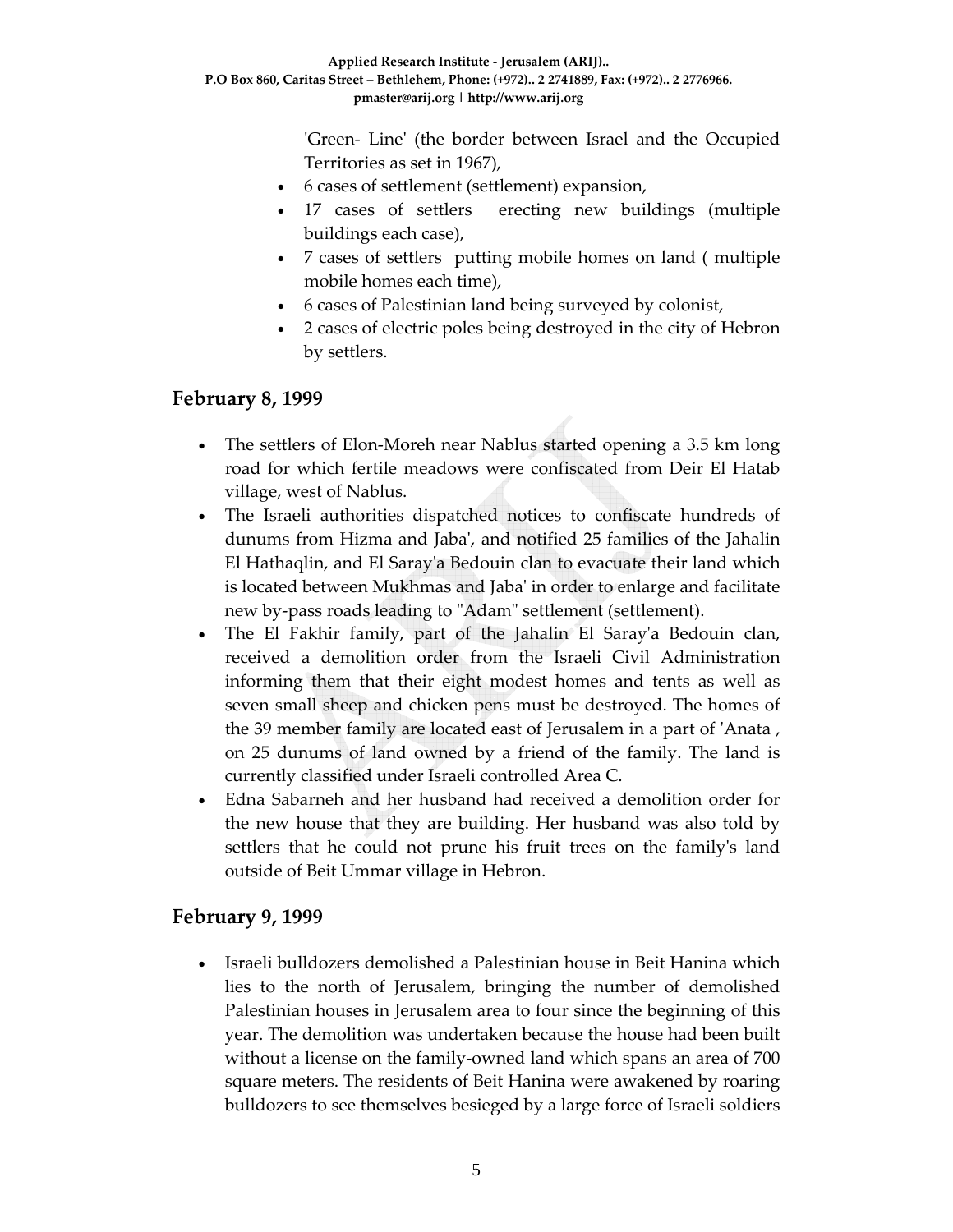and security police heading to the house owned by Taleb Al‐Kiswani, ordering residents to keep away from the place. Without prior notice, the house accommodating a family of 10 persons was demolished. A 250‐meter long wall surrounding the house was also demolished.

- Due to ongoing excavations by Jerusalem Municipality, three Palestinian houses are threatened to collapse in Jerusalem.
- An article appeared in *Haaretz* daily stating that Interior Minister Eli Suissa is expected to appoint a commission soon to consider expanding Jerusalemʹs borders under the pretext that the city has run out of land for new building. The commission will not consider the annexation of Jewish settlements (settlements) outside Jerusalem. Instead, they will focus on adjacent undeveloped areas, particularly those west of the capital.

### **February 10, 1999**

- A Palestinian survey put the number of Jewish settlements (settlements) in the West Bank and Gaza Strip at 205 settlements (settlements) distributed as follows:
	- 1. 73 in Nablus, Tulkarm, Qalqiliya, and Jenin areas.
	- 2. 29 in the Jerusalem area.
	- 3. 28 in the Ramallah area
	- 4. 27 in the Hebron area
	- 5. 21 in the Gaza area
	- 6. 17 in the Bethlehem area
	- 7. 10 in the Jericho area
- The "Settlers of Zion" association under the sponsorship of MK Rabbi Benny Elon and in East Jerusalem has illegally acquired six new homes in Shiekh Jarah neighborhood of the city. Members of the association moved into the buildings, not far from the American Consulate. Unmarried students are temporarily living in the homes‐ which were acquired as they claim in video‐taped transactions‐and families and married couples are scheduled to move in soon.

#### **February 11, 1999**

• In Nablus District, a Jewish colonist called Yehuda Tselim, guarded by Israeli militaries, installed a mobile home and constructed a sheep pen on more than 4,000 dunums of Deir Istiya village land.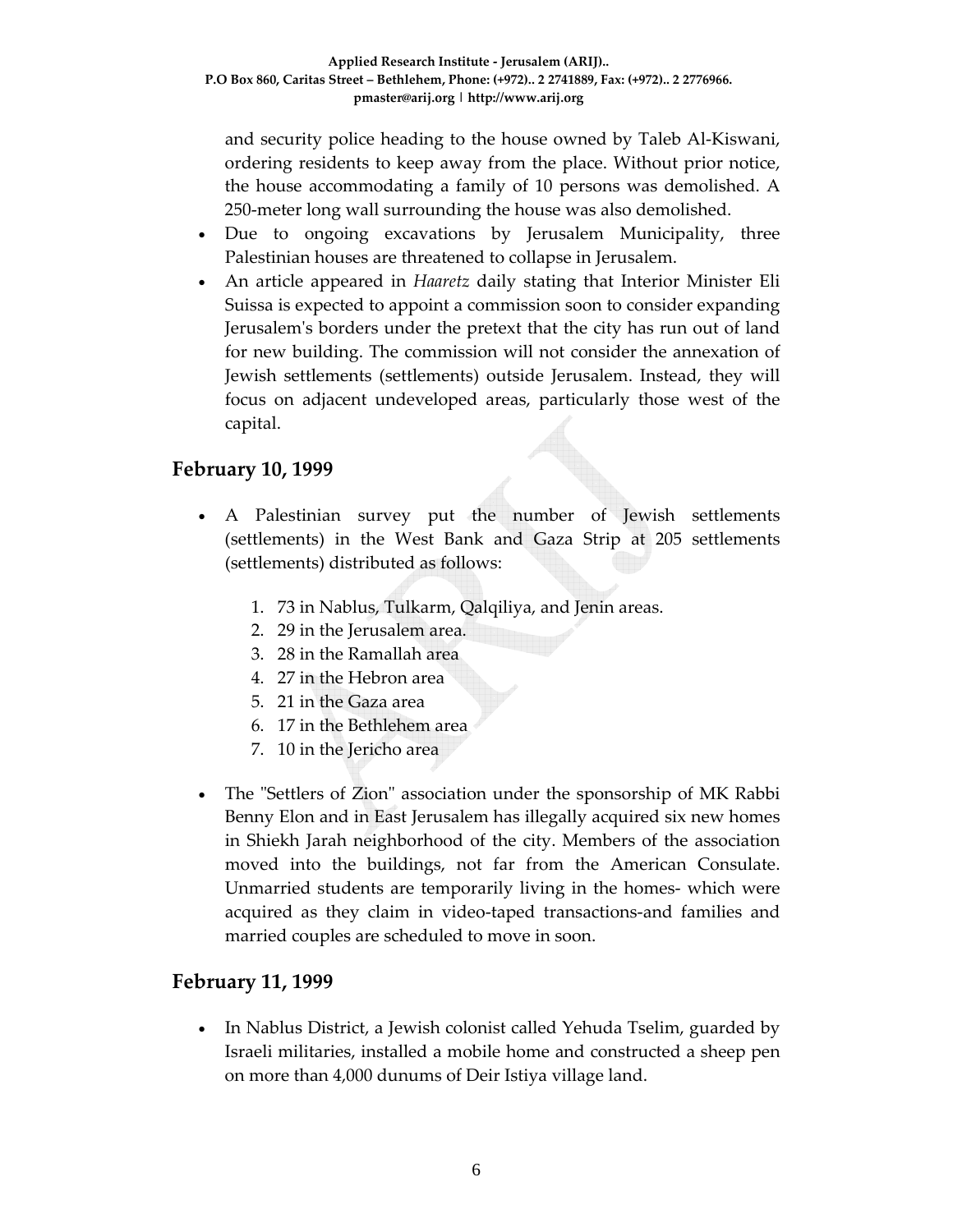### **February 12, 1999**

- A new Israeli tender was issued to build 3,346 housing units for Jewish settlers on Abu Ghneim Mountain (Har Homa), southeast of Jerusalem.
- Palestinian families of the Yemen neighborhood in Jerusalem are facing Israeli attempts to confiscate their homes.
- A vicious Israeli scheme was unveiled, designed to falsely expropriating 1,050 dunums of Senneria village land to construct hundreds of housing units near the Jewish settlement (settlement) of "El Kana" in Ramallah District.

### **February 13, 1999**

- Israel dumps internationally prohibited chemical materials at Um El Tut village near Jenin.
- Settlers of Elon-Moreh near Nablus uprooted thousands of olive trees from land belonging to Deir El Hatab village.
- Israeli forces demolished three Palestinian workshops at Deir Ballut village, near Salfit.

### **February 15, 1999**

- In a presumed step towards expanding the Ganim settlement (settlement), the Israeli forces notified Palestinian farmers near Jenin for the confiscation of 50 dunums of their land.
- The Israeli forces aided settlers in vandalizing farms near Nablus after uprooting and stealing hundreds of trees.
- The Israeli army uprooted more than 400 olive trees belonging to Palestinians from Beit Dajan village under the pretext that it is a 'stateland'.
- The Israeli army demolished three Palestinian houses in Nablus District and the central West Bank areas claiming that the owners lacked building permits. Demolition equipment guarded by army razed one home being built by Suleiman Bilawny, a farmer and a father of six, in 'Ein Shibli, a small village 17 kilometers east of Nablus. Two other structures were demolished in Luban Esh Sharqiya, 15 kilometers south of Nablus, and in Beit Furik, four kilometers south of the city.
- Mrs. Munira Siam from Silwan in East Jerusalem retained her house which Israeli settlers from Alʹad movement have presented forged documents and used land dealers to claim ownership of her home.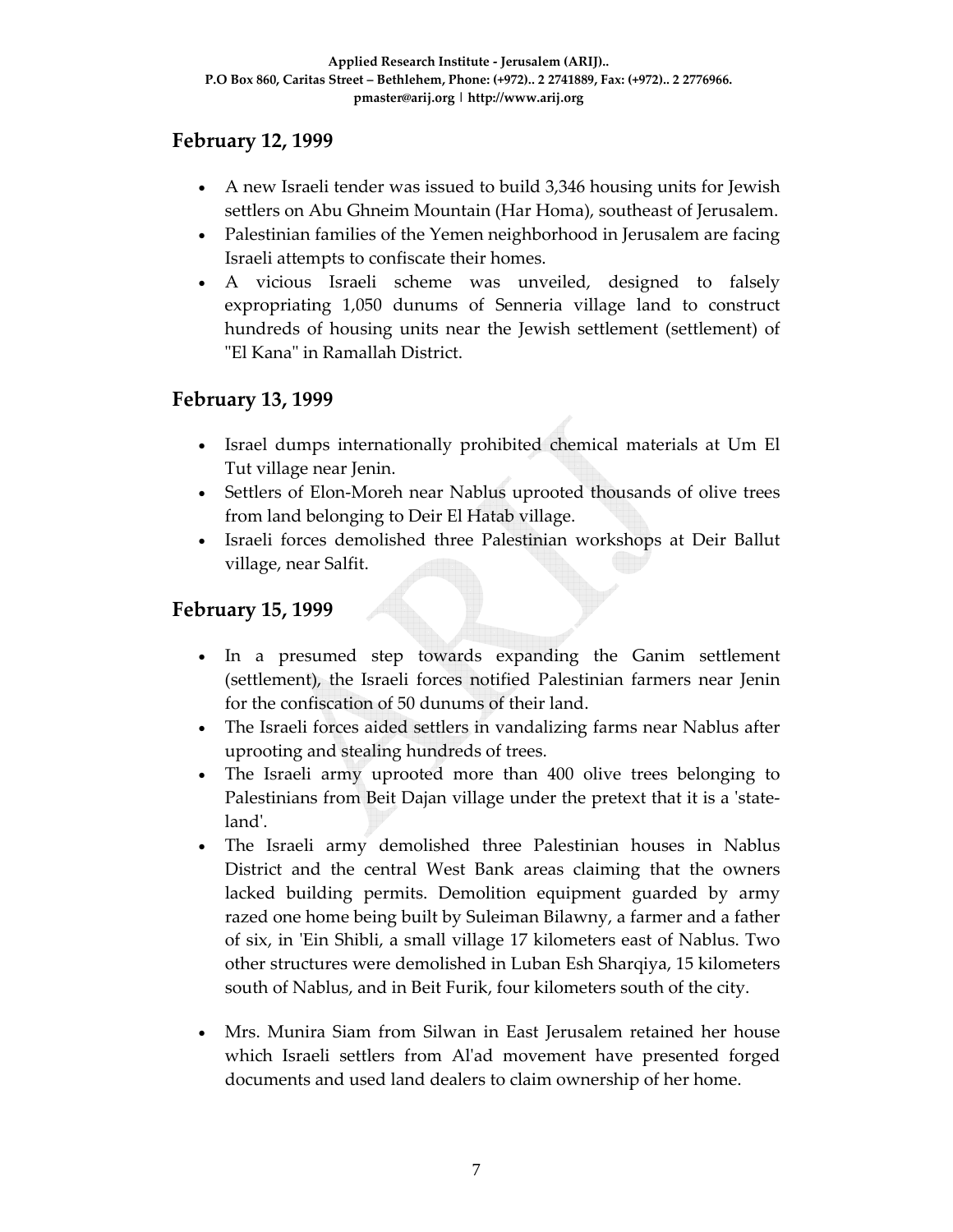- An Israeli plane sprayed the town of 'Anin near Jenin and the surrounding fields with unknown substances believed to be toxic. It is known among Palestinians that spraying these substances are deliberate to turn the land infertile in preparation for its confiscation.
- Experts say that Huwara, the Israeli military camp, constitutes an environmental hazard in their area. The Israeli military camp is converting wood into coal emitting in the process huge amounts of smoke into the air.
- 'Atta Jaber reported that several more families in the Baq'a Valley received stop work or demolition orders, bringing the total number of such orders to 21.
- The Israeli military forces demolished a barracks owned by a Palestinian in Beit Furik, Nablus under the pretext that it was constructed near a by‐pass road which leads to Elon‐Moreh settlement (settlement).

# **February 16, 1999**

- A new Israeli scheme was disclosed to construct 60,000 housing units in "Modein" city, to the south-west of Ramallah near the 'Green-Line'. 9,000 units have already been constructed out of 25,000 units which represent the first stage.
- Israel prepares to cancel the Jerusalem Identity of many Jerusalemite families. Laws and regulations applicable to new immigrant Jews are different from those applied to authentic Palestinian citizens of Jerusalem. The Jews have the "right of return" while Palestinians are considered temporary residents of the city. Over the years, Israel used this imposed assumption to empty East Jerusalem from its Palestinian inhabitants.
- According to a study conducted by the Peace Now group which monitors settlement construction, the population in the 10 largest Jewish settlements (settlements) in the West Bank has increased by 5.9 percent in the first nine months of 1998. The 10 largest settlements (settlements) are home to 50 percent of the settler population. The increase is three times the Israeli natural growth rate.
- Abdel Hadi Hantash of the Hebron Land Defense Committee reported that the Israeli military confiscated 18 dunums of land near Halhul, a town north of Hebron.
- The military forces issued two orders to take over Palestinian rooftops in Hebron's old city by the Avraham Avinu settlement (settlement). Although the orders gave the families 10 days to protest, they were delivered just three days before the end of the protest period.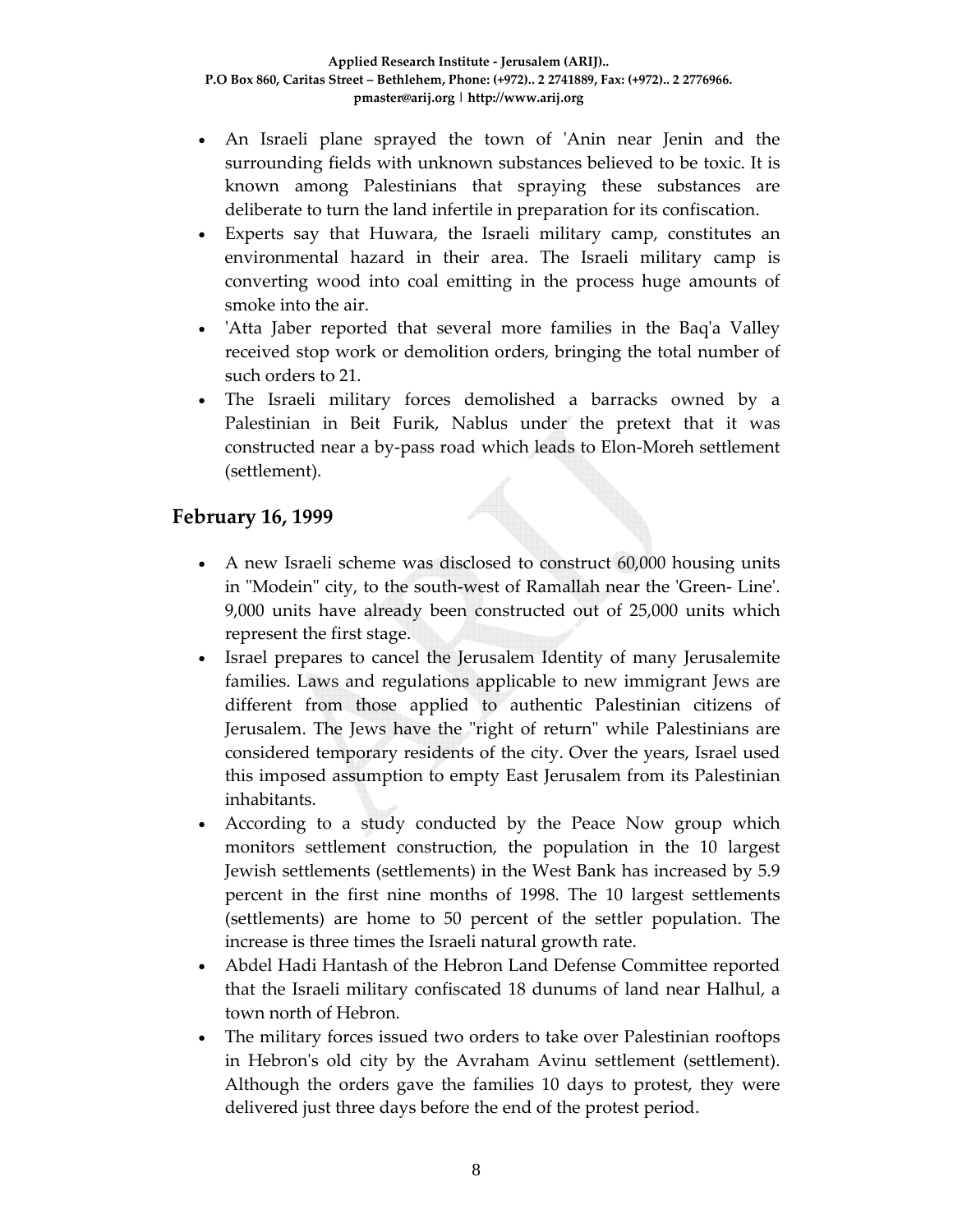• The military forces gave an order to confiscate 1000 dunums of land for a new stone quarry between the settlements (settlements) of Tene and Shima in south-west Hebron District. Much of the "Jerusalem stone" used to face buildings in Israeli towns and settlements (settlements) comes from quarries in the West Bank. The confiscation order gave 60 days for the owners of the land to object.

#### **February 17, 1999**

- Jewish settlers bulldozed more than 40 dunums planted with vegetables in Jiftlik in the Jordan Valley.
- Ultra-nationalists from a religious seminary, the Beit Orot yeshiva, located in East Jerusalem occupied an Arab house which they claim had been purchased from a Palestinian family in Shiekh Jarahʹs neighborhood in East Jerusalem.
- A new Israeli plan was unveiled to appropriate hundreds of dunums south of El Thahiriya town in Hebron, for constructing new Jewish settlements (settlements) and expanding others.
- In Nahalin village, located to the west of Bethlehem, Jewish settlers of Beitar uprooted 200 olive and vine trees.

#### **February 19, 1999**

- Within the framework of a systematic Jewish settlement campaign to forcibly dislodge Palestinian families from their houses, an Israeli court has fined two Palestinian families from Jerusalemʹs Shiekh Jarah neighborhood to pay an accumulated rent of NIS 160,000 or be dislodged. The houses are two of 27 others in Shiekh Jarah neighborhood claimed to be owned by Jewish societies according to forged documents which were accepted by the Israeli court as property evidence. From a position of power and sheer force, the settlers supported by the current Israeli right‐wing government are forging their way into East Jerusalem.
- Kedumim settlement council urged settlers to capture 2,000 dunums slated as they claim as 'state-land' at Wadi El Teen area, near the settlement (settlement).
- According to Israeli official sources, the Israeli Ministry of Infrastructure in cooperation with other colonizing associations started a campaign to establish Jewish farms in southern Hebron. Within the next six months, they will start to construct tens of Jewish farms in Yattir area in the desert of the West Bank. This project will be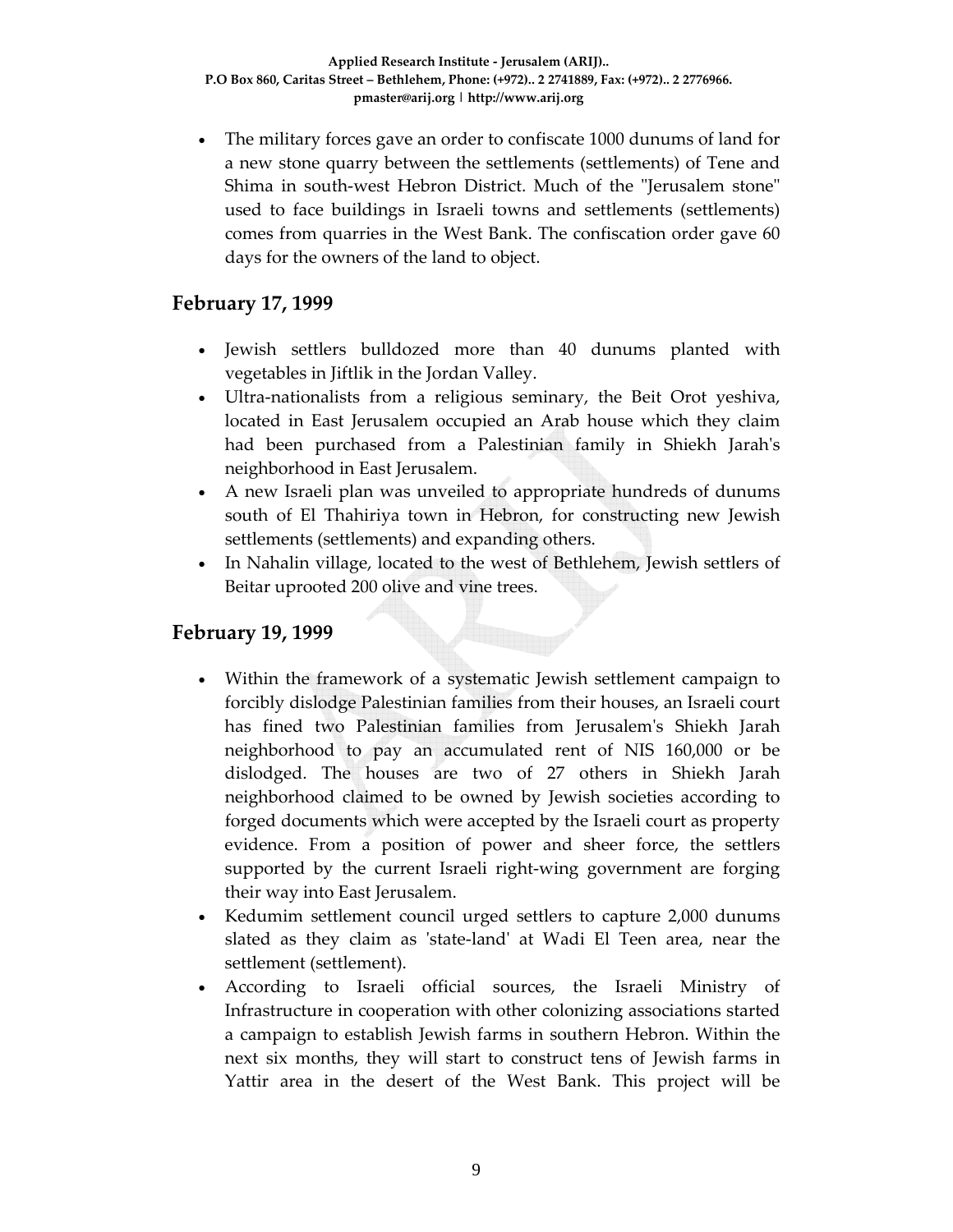established on strategic hilltops in Area C, to create more facts on the ground before the final negotiations.

• Within the framework of escalating the Jewish settlement campaign against Palestinian land, the settlers of Bracha, built on confiscated land from Kafr Qalil and Burin villages near Nablus, transported new caravans to nearby hilltops and prevented farmers from cultivating their fields.

### **February 20, 1999**

• A Palestinian inhabitant from 'Azoun village in Qalqiliya restored his 500 dunums captured by the Israeli Hamanota real‐estate company which claimed ownership to the land lying west of Alfei Menesheh settlement (settlement).

### **February 21, 1999**

- The Israeli army issued a military order to confiscate a roof in a Palestinian house opposite to Qiryat Arba settlement.
- The news published about forming a staff of specialists in the Israeli Ministry of Interior to discuss taking more measures against Palestinian citizens of Jerusalem, including depriving them of their rights, and confiscating their identity cards, arouse feelings of concern because it means that Israel is going ahead with implementing plans of Judaizing East Jerusalem through expelling Palestinian Jerusalemites and bringing more Jewish settlers to live in the city.

# **February 23, 1999**

- Israeli officials handed notices to Palestinian farmers in 'Abba, Jenin for the confiscation of 400 dunums in the village within forty days.
- As a serious escalation and act of incitement against the peace process,the Knesset legalized the settlers radio station Arutz 7 which is run by fanatic Jewish settlers .
- The Israeli government published a tender for building 80 housing units for Jewish settlers on a hilltop spreading over 400 dunums owned by El Khader villagers in an attempt to create a new settlement (settlement).
- An article appeared in *Al Quds* daily revealing a new settlement scheme to disconnect Ramallah and Nablus Districts by constructing a belt of settlements (settlements). It is planned that this belt would start at Salfit, extended to the east near Ariel settlement (settlement), passing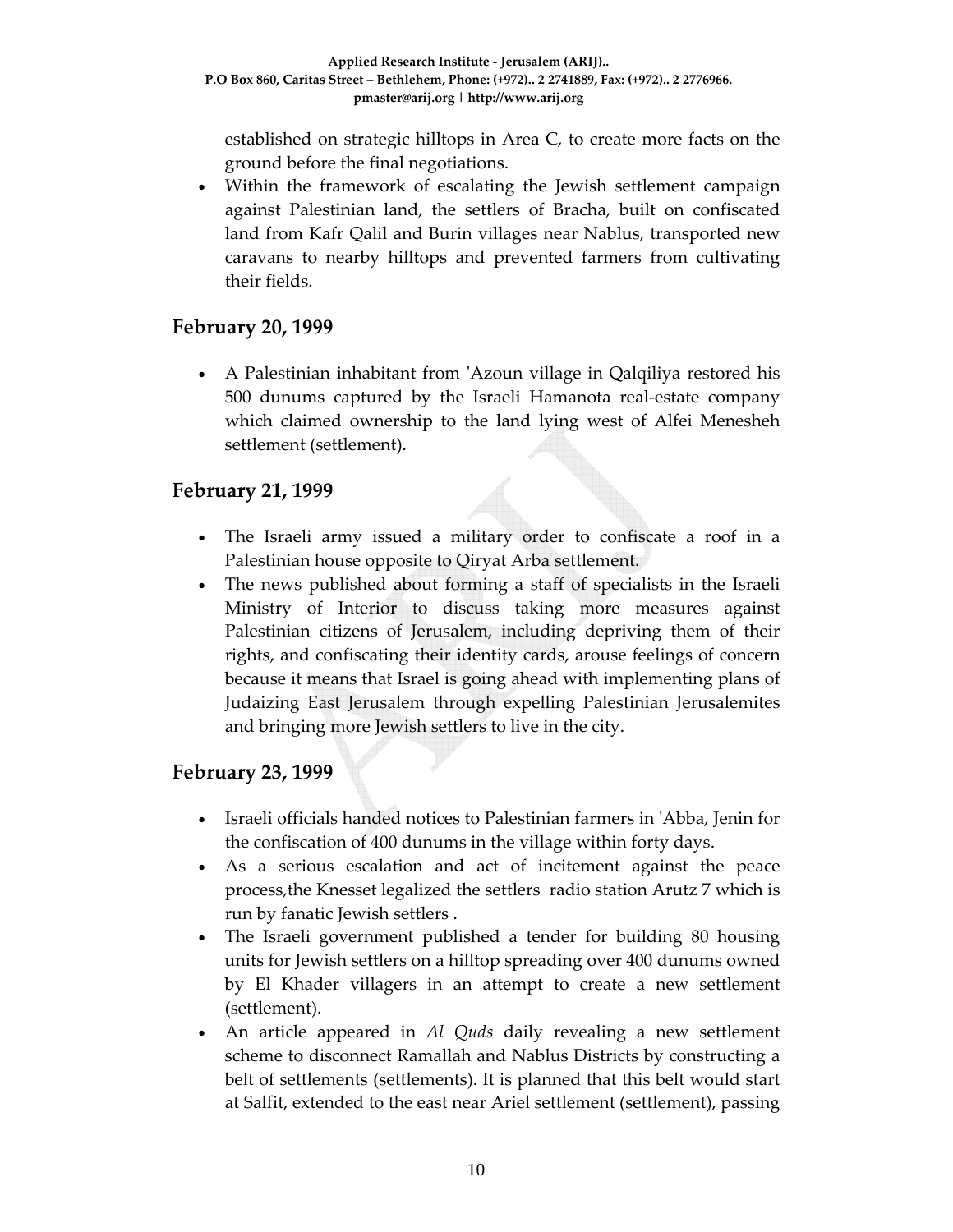through Sinjel, Turmus ʹAyya, Qaryut, Jalud, and El Mughayir land, confiscating thousands of dunums, chopping down hundreds of trees, and threatening tens of houses.

• In Nablus District, the Israeli army dispatched notices to confiscate 500 dunums planted with olive and almond trees from the village of Burin near Itzhar settlement (settlement).

#### **February 24, 1999**

- According to official Israeli sources at the Ministry of Trade and Industry, it appropriated medium and small size plots to build factories at a number of Jewish settlements (settlements) in the West Bank and the Gaza Strip.
- In Hebron District, Palestinian citizens in Halhul clashed with Karmei Tsur settlers who tried to capture 60 dunums to annex to their settlement (settlement).
- Israeli army stopped four Palestinians near Tarqumya , west of Hebron for planting olive trees in their owned land under the pretext that it is a ʹstate landʹ.

#### **February 25, 1999**

- A group of Ateret Cohanim, a Jewish religious institute dedicated to increase the Jewish presence in Jerusalem, appealed to the Municipality of Jerusalem to construct a 20-meter long, and 5- meter high bridge in order to link two colonization outposts.
- Jewish settlers began to put house trailers on land confiscated from Palestinians, one kilometer from the settlement (settlement) of Ma'on, in the southern part of Hebron District.
- The Israeli authorities confiscated 104 dunums owned by Ahmad Falah, and 150 dunums owned by Hamzeh Mustafa, in addition to hundreds of dunums owned by other villagers of Burin in order to construct two new settlement (settlement) outposts, namely Har Bracha and Bracha/B.

#### **February 26, 1999**

- In an attempt to expand their settlement (settlement) boundary, the settlers of Maale Mukhmas installed several new caravans on a nearby Palestinian‐owned land.
- Beit Iksa community council refuted claims published by an Israeli newspaper *Yerosheleim*, on selling 396 dunums from the Palestinian